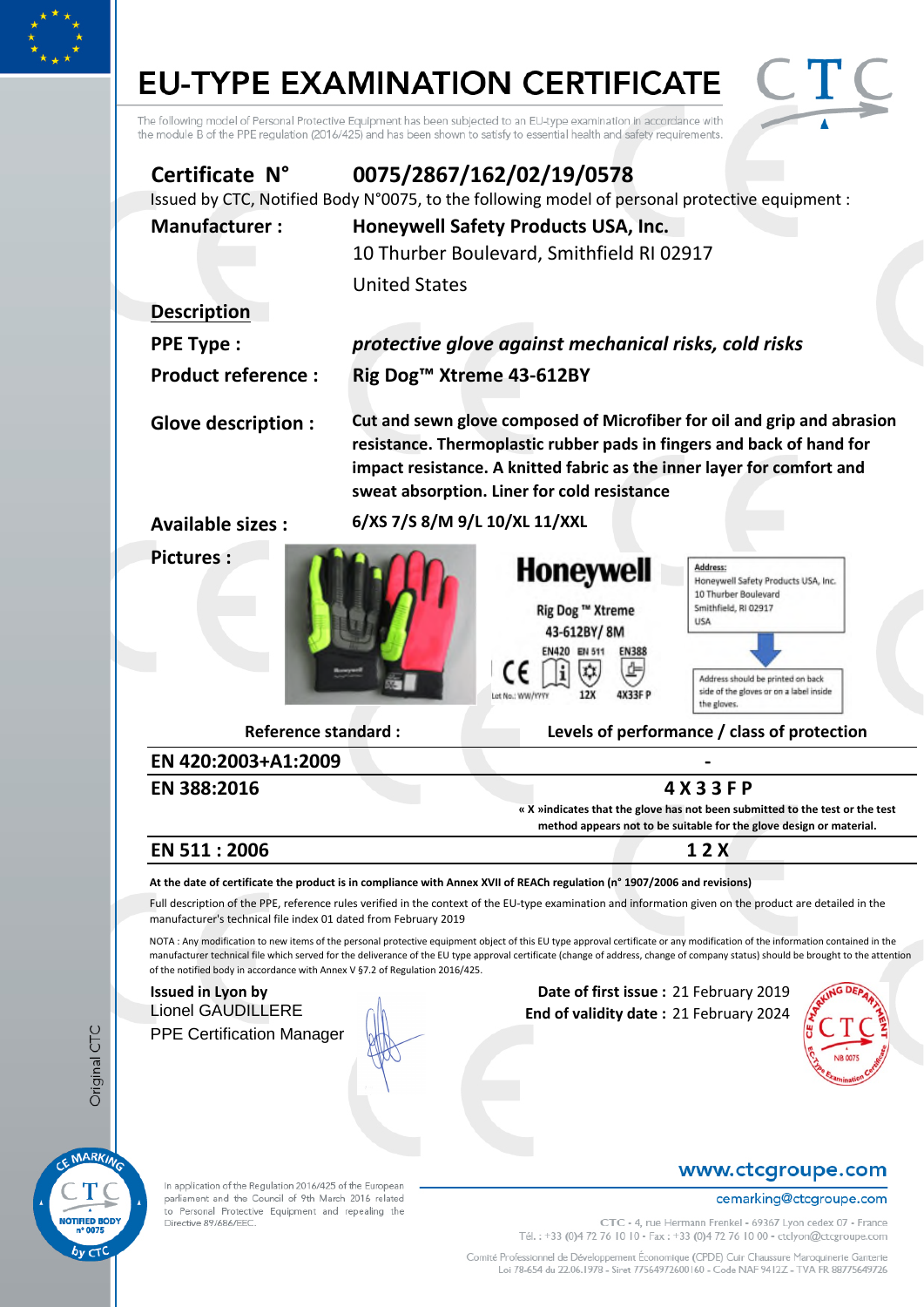**Honeywell Safety Products USA, Inc.**

# **MANUFACTURER'S TECHNICAL FILE TO THE PPE REGULATION 2016/425**

| Reference of the product    |   |
|-----------------------------|---|
| Article code                | ٠ |
| <b>Technical file index</b> | ٠ |
| Last update                 |   |

**Rig Dog™ Xtreme 43-612BY 01 February 2019**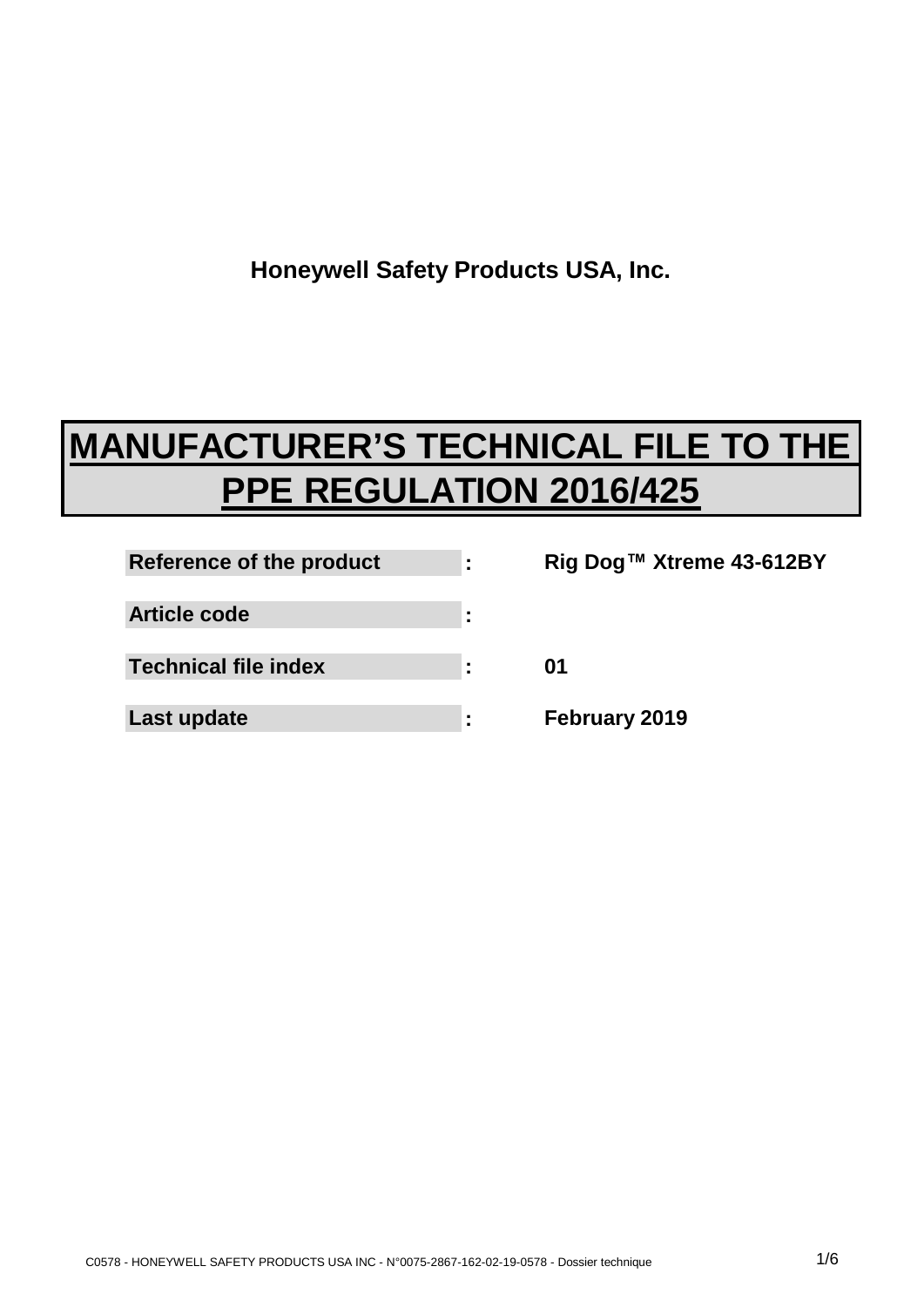### **IDENTIFICATION**

| Reference of the product: | Rig Dog™ Xtreme 43-612BY |
|---------------------------|--------------------------|
| Article code:             |                          |
| <b>Basic Model</b>        |                          |
| Technical file index:     | (11)                     |
| Last update :             | February 2019            |

#### **Manufacturer :**

Honeywell Safety Products USA, Inc.

10 Thurber Boulevard, Smithfield RI 02917

tel : fax : United States 716 827 1419 716 827 1455

#### **Factory :**

Huihong (Nantong) Safety Products Co., Ltd

No.108 Huaihe Road, Rudong New Development Zoon, Nantong City, Jiangsu Province, China

#### China

tel: fax: +86 513 84536066 +86 513 84129009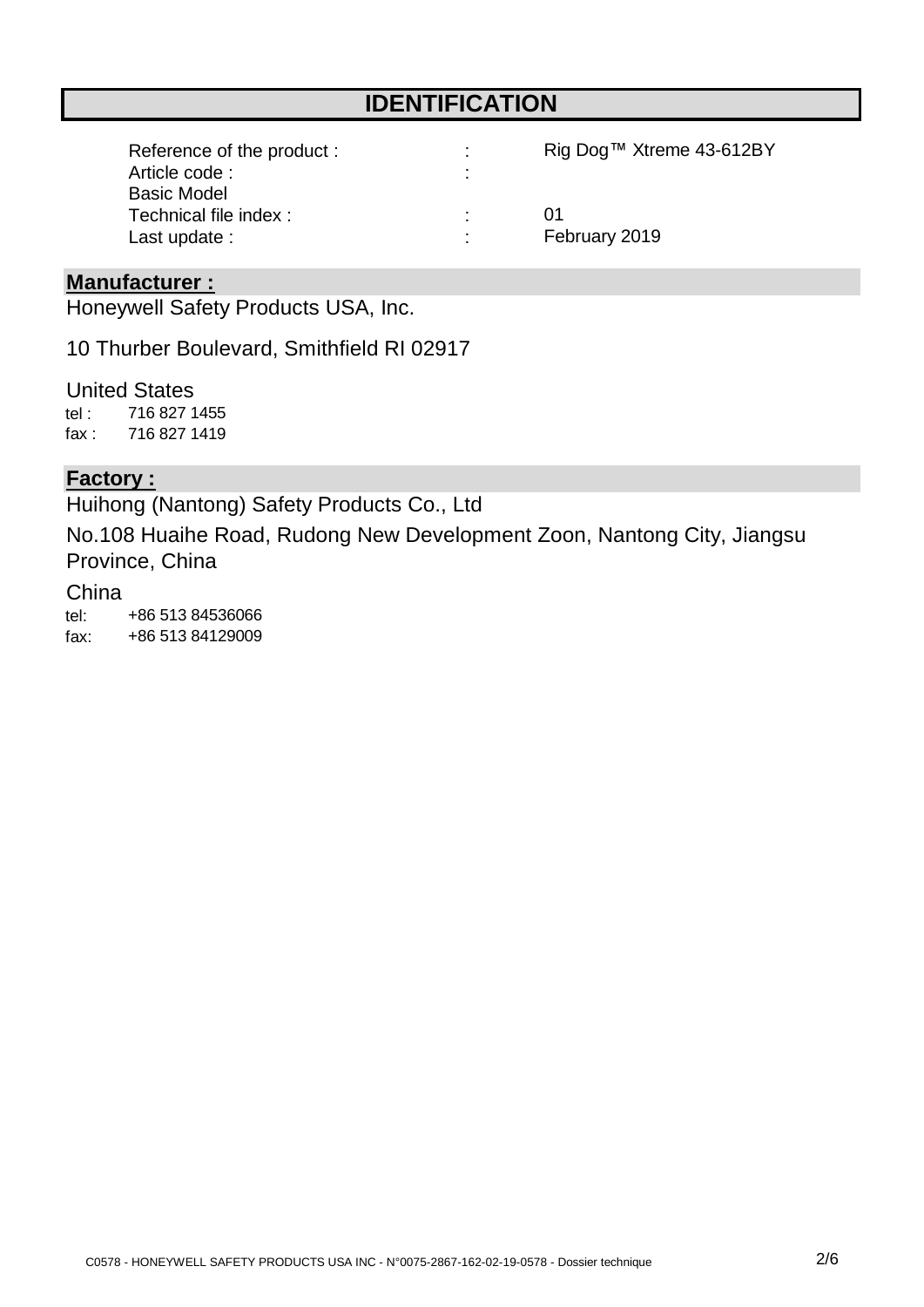## **GLOVE DESCRIPTION**

#### **General glove description :**

Cut and sewn glove composed of Microfiber for oil and grip and abrasion resistance. Thermoplastic rubber pads in fingers and back of hand for impact resistance. A knitted fabric as the inner layer for comfort and sweat absorption. Liner for cold resistance

type of coating finish : no coating

#### **Visual description (picture back and palm sides) :**



#### **Field of use**

Rigging, Warehouse, Mining, Heavy Duty Industry, Hand Tools, Mechanic, Parts Handling Fabrication, Heavy Construction, Automotive, Heavy Machinery, Railway

| Risk assessment (Essential Health and Safety Requirement. Annex II - PPE Regulation) |                                                                            |                   |                                     |
|--------------------------------------------------------------------------------------|----------------------------------------------------------------------------|-------------------|-------------------------------------|
|                                                                                      |                                                                            | <b>Applicable</b> | Covered by                          |
|                                                                                      |                                                                            |                   | $\checkmark$<br>Standard            |
| <b>§1</b>                                                                            | Requirements defined in the Annex II §1 are applicable to all PPE          | ⊽                 | Instruction for use<br>✓            |
|                                                                                      |                                                                            |                   | Marking<br>✓                        |
|                                                                                      |                                                                            |                   | Standard                            |
| §1.4                                                                                 | Manufacturer's instructions and information is available                   | ☑                 | Instruction for use                 |
|                                                                                      |                                                                            |                   | Marking                             |
|                                                                                      |                                                                            |                   | Standard                            |
| §2.5                                                                                 | PPE which may be caught up during use                                      | ☑                 | Instruction for use<br>✓            |
|                                                                                      |                                                                            |                   | Marking                             |
|                                                                                      | PPE bearing one or more identification markings or indicators directly or  |                   | ✓<br>Standard                       |
| §2.12                                                                                | indirectly relating to health and safety                                   | ⊽                 | Instruction for use<br>✓            |
|                                                                                      |                                                                            |                   | $\checkmark$<br>Marking             |
|                                                                                      | The PPE is intended to protect against impact caused by falling or ejected |                   | Standard<br>✓                       |
| §3.1.1                                                                               | objects and collisions of parts of the body with an obstacle               | ⊽                 | Instruction for use                 |
|                                                                                      |                                                                            |                   | $\checkmark$<br>Marking             |
|                                                                                      |                                                                            |                   | Standard<br>√                       |
| §3.3                                                                                 | The PPE is intended to protect against mechanical injuries                 | ☑                 | Instruction for use<br>$\checkmark$ |
|                                                                                      |                                                                            |                   | √<br>Marking                        |
|                                                                                      |                                                                            |                   | ✓<br>Standard                       |
| §3.7                                                                                 | <b>Protection against cold</b>                                             | ☑                 | Instruction for use<br>√            |
|                                                                                      |                                                                            |                   | $\overline{\mathsf{v}}$<br>Marking  |

#### **Available sizes :**

| Minimum length of glove (mm) | <b>Sizes</b> |
|------------------------------|--------------|
| 22(                          | $6/\chi$     |
| 230                          |              |
| 240                          | 8/M          |
| 25C                          | 9/l          |
| 260                          | 0/X          |
|                              |              |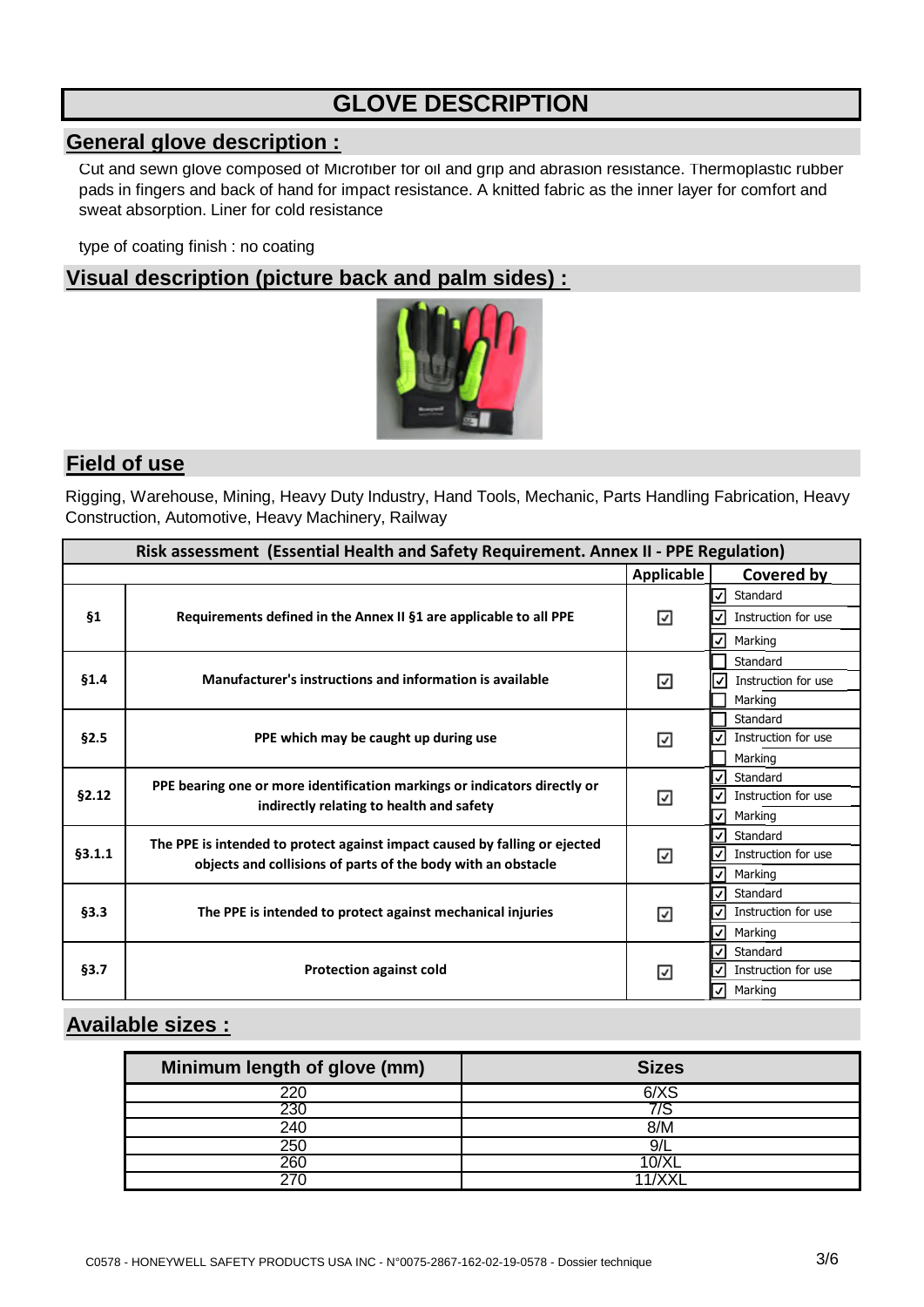#### **Glove constitution :**

|                | Reference | Color                                           | Material                                                                                                       | Surfacic<br>mass | Gauges | <b>Thickness</b> |
|----------------|-----------|-------------------------------------------------|----------------------------------------------------------------------------------------------------------------|------------------|--------|------------------|
|                |           | Red                                             | 60% Cationic Dyeing Polyester, 20%<br>Polyester, 20% Polyurethane<br>(+Thermoplastic polyurethane<br>Membrane) |                  |        |                  |
| Palm           |           | white                                           | 49% Aramid1414,<br>Yellow and 25% Polyester,<br>11% Glass fiber,<br>15% Steel fiber                            |                  |        |                  |
|                |           | <b>Black</b>                                    | Polyester 100%                                                                                                 |                  |        |                  |
|                |           | White                                           | 60% Polypropylene, 40% Polyester                                                                               |                  |        |                  |
|                |           | <b>Black</b>                                    | Polyester 92%<br>Spandex 8%                                                                                    |                  |        |                  |
| <b>Back</b>    |           | Dark grey,<br>light grey<br>and bright<br>green | Thermal Plastic Rubber (100%<br>polyester fabric inside)                                                       |                  |        |                  |
|                |           | <b>Black</b>                                    | 84% Blended polyester,<br>16% Polyurethane                                                                     |                  |        |                  |
| Lining         |           | <b>Black</b>                                    | 80% Polyester,<br>20% Polyurethane                                                                             |                  |        |                  |
|                |           | <b>Black</b>                                    | 60% Neoprene,<br>40% Nylon                                                                                     |                  |        |                  |
| Cuff           |           | Drak gray<br>and light<br>gray                  | <b>Thermal Plastic Rubber</b>                                                                                  |                  |        |                  |
| <b>Binding</b> |           | <b>Black</b>                                    | 88% Nylon, 12% Spandex                                                                                         |                  |        |                  |

## **PROTECTION SCOPE**

This glove meets the essential requirements of the Personal Protective Equipment Regulation 2016/425.

This glove is designed for against mechanical risks, cold risks.

It is a category II product.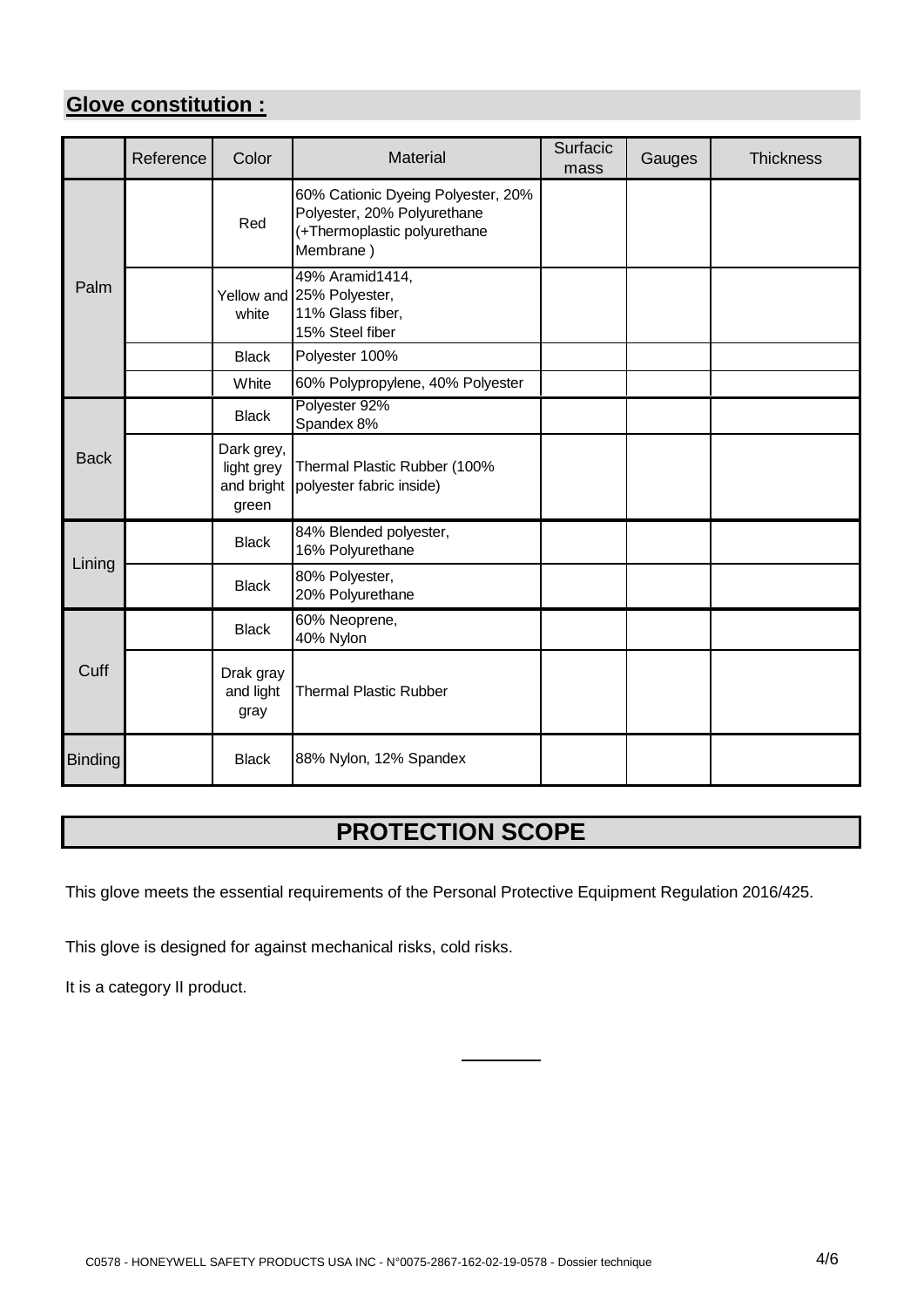#### **GENERAL REQUIREMENTS**

#### **Standard EN 420 : 2003 + A1 : 2009**

1

Size : conform Dexterity :

At the date of certificate the product is in compliance with Annex XVII of REACh regulation (n° 1907/2006 and revisions)

#### **SPECIFIC REQUIREMENTS AND PERFORMANCE LEVELS**

#### **Mechanical hazard EN 388 : 2016**

| <b>Protection offered</b>            | <b>Performance levels</b> |
|--------------------------------------|---------------------------|
| Abrasion resistance                  |                           |
| <b>Blade cut resistance</b>          |                           |
| Tear strength resistance             |                           |
| Puncture resistance                  |                           |
| Cut Resistance method (EN ISO 13997) |                           |
| <b>Impact Protection</b>             |                           |

Impact protection is claimed on the following areas : Back metacarpal knuckles

The levels of performance have been measured on the palm (except Impact Protection)

« X » indicates that the glove has not been submitted to the test or the test method appears not to be suitable for the glove design or material.

#### **Cold hazard EN 511 : 2006**

|                                              | Minimum  | Performance obtained |
|----------------------------------------------|----------|----------------------|
| Abrasion resistance                          |          |                      |
| Tear strength                                |          |                      |
| Flexibility behaviour for coated materials   | no crack | not conform          |
| Extreme cold flexibility for glove resistant | no crack | not conform          |
| Convective cold                              |          |                      |
| Contact cold                                 |          |                      |
| Water penetration                            | 0 or 1   |                      |

### **TEST REPORTS**

| Laboratory                         | <b>CTC</b>                                                                                                                           | Other |
|------------------------------------|--------------------------------------------------------------------------------------------------------------------------------------|-------|
| $EN$ 420 +<br><i>innocuousness</i> | S180809855_2, S180809983_1 PHA, Azo<br>Dye<br>S180911937_1 Binding<br>S180709479_1 Sizing & Dexterity<br>D190102063_1 Azo Dye lining |       |
| EN 388                             | S180809855 2                                                                                                                         |       |
| <b>EN 511</b>                      | S180809855 2                                                                                                                         |       |
| Other                              | S180911937_1 Binding<br>S180809855_2<br>S180809983_1                                                                                 |       |